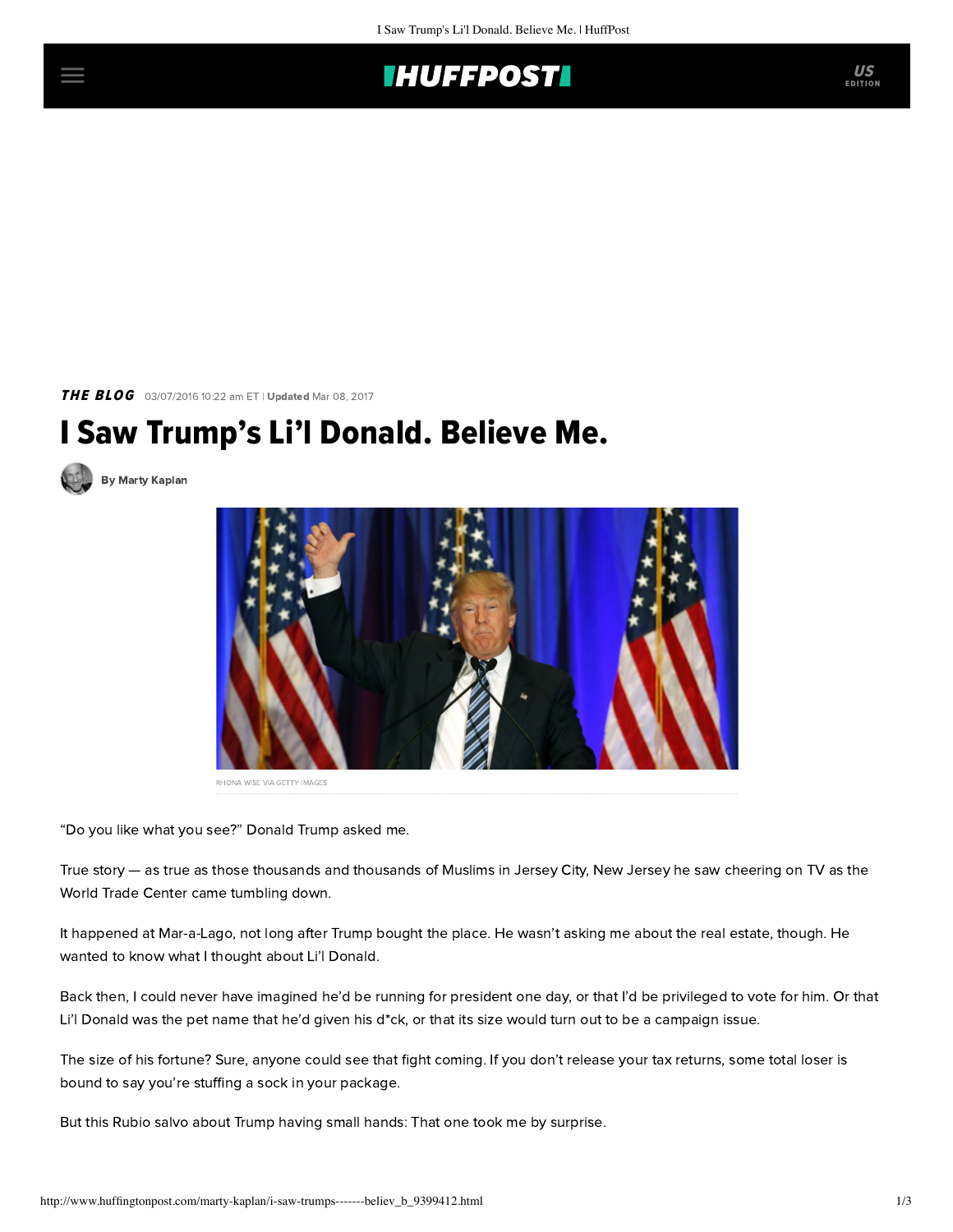## I Saw Trump's Li'l Donald. Believe Me. | HuffPost

You'd think Trump's answer would have put away any doubts about how he measures up. "I guarantee you there's no problem. I guarantee it."

What's not good enough about that? For millions of people during the primaries, that's worked just fine for every other issue.

Believe me, Mexico will pay for the wall. Believe me, torture works. The world is going to respect us again, believe me. I'll bring those jobs back from China, India, Vietnam and Mexico, believe me. You're going to see Merry Christmas in the department stores, believe me. Believe me, I'm a unifier.

I hate to say it, but when it comes to his size, I'm afraid "I guarantee it" just isn't going to stifle the suspicions. You know what's bound to happen: When some network offers some former arm candy of his a reality show, she's going to break the nondisclosure agreement he made her sign about Li'l Donald. Or maybe some embarrassing picture is going to go viral, and it won't matter how many times he says, "It's been Photoshopped, believe me."

America needs Trump. The only way to pre-empt attacks like that is the truth, whatever it is. And better that truth come from a supporter like me than some lying loser trying to bring him down.

When Trump bought Mar-a-Lago, it was a wreck. This was in the '80s, when I used to go there to visit my girlfriend. He'd hired her to turn it into a swanky spa, and one of his conditions — I wasn't crazy about it, but the money was good — was that she live on the property during the renovation. I didn't want our relationship to suffer more than it had to, so I flew down to Palm Beach every month or so and stayed with her in a little cottage on the grounds.

It was dilapidated, but tolerable, except for the plumbing. If you wanted a decent shower, forget it. In those days, I was running two or three miles a day, and the last thing I wanted to do was clean the sweat off with a washcloth and water from a kettle on the hotplate. So I took to sneaking into the men's locker room over by the tennis courts, where the pressure and the water were good and hot, and no one was ever around.

But one morning, after a good long run, when I pushed open the locker room door I found myself face to face with two guys peeling off their sticky tennis whites. I didn't recognize the big blond guy — a tennis pro? — but the other one was Trump. He had on a Lacoste shirt and a chain around his neck, and nothing else.

"Who the f\*\*k are you?" he asked.

"I'm Katrina's boyfriend," I said. "Nice to meet you, sir." I almost put my hand out to shake his, but under the circumstances it didn't seem right to get any closer.

"Katrina?" the pro asked.

"My spa designer," Trump told him. "The —— this putz is f—king." I tried to keep my eyes locked on his, but I must have glanced downward, and he nailed me. Guys don't like to admit it, but we can't help checking each other out. It's kind of an alpha thing.

"What are you looking at?" Trump asked. It was actually the whiteness that had caught my eye. No, really. It wasn't just that he wasn't spray-tanned down there. It was also hairless as a baby's butt.

"Nothing, sir." I was looking straight at him again, but I'd heard that shaving is supposed to be a way to make you look larger, and I couldn't get what I'd seen out of my mind.

"You calling Li'l Donald 'nothing,' boy?"

"No, sir, I'm not. I'm, I'm —" I stammered.

"Go ahead. Look at it."